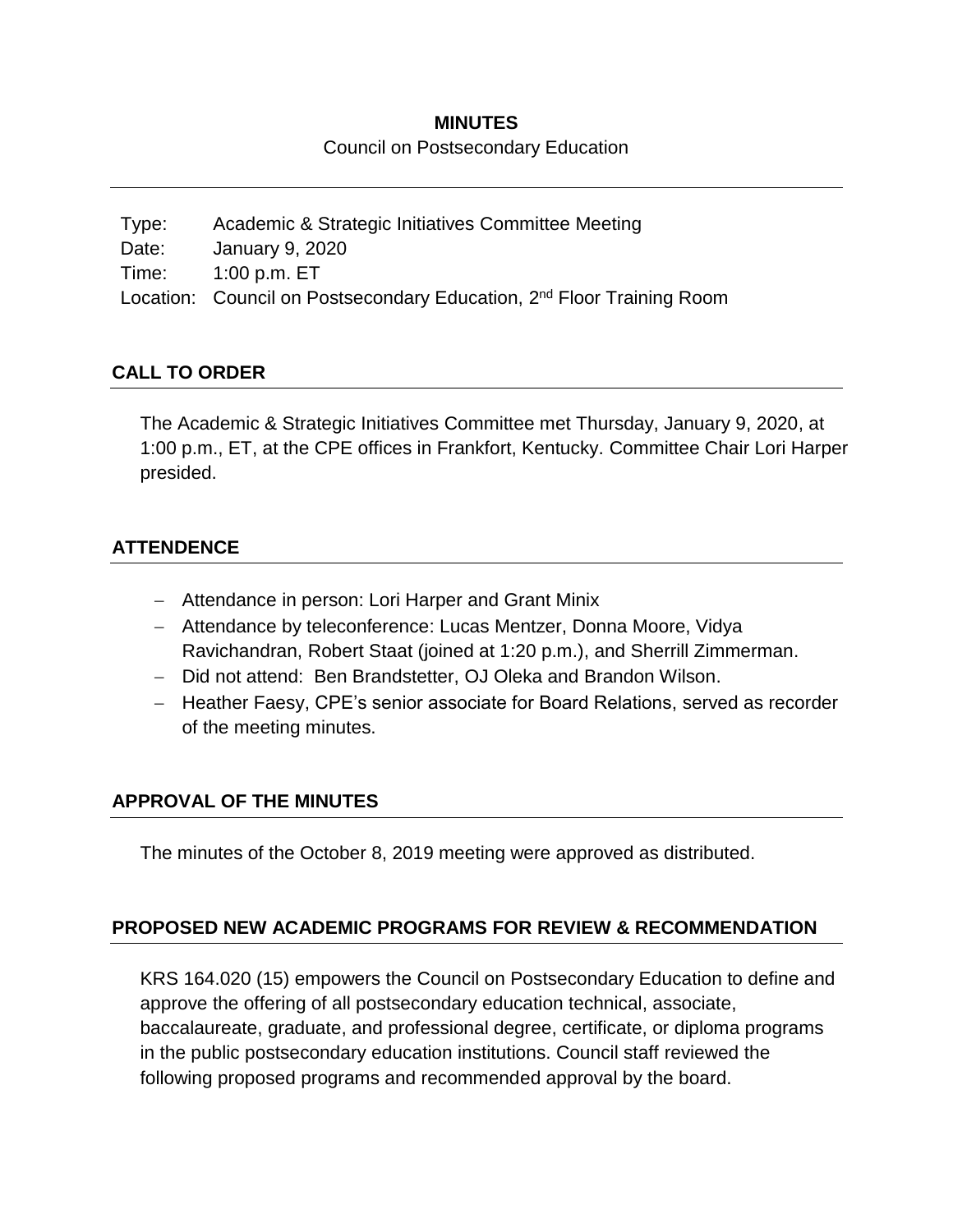1) Morehead State University - Bachelor of Science in Systems Integration Engineering (CIP Code 14.2701)

The proposed Systems Integration Engineering (SIE) program aims to produce graduates who are interdisciplinary professionals capable of designing, manufacturing and constructing mechatronic devices and systems, as well as automating industrial processes.

MOTION: Mr. Minix moved the Committee approve the Bachelor of Science in Systems Integration Engineering at Morehead State University, and recommend approval by the Council at its January 24, 2020 meeting. Ms. Zimmerman seconded the motion.

VOTE: The motion passed.

# 2) University of Louisville - Bachelor of Science in Business Administration (CIP Code 52.0201)

This program is a 120-credit hour undergraduate degree that prepares versatile, broadly educated graduates to accelerate their professional success as managers. In additional to the core business courses required of all BSBA students, the management major curriculum covers a range of management functions: project management, human resources management, team management, and operations management.

MOTION: Ms. Moore moved the Committee approve the Bachelor of Science in Business Administration at the University of Louisville, and recommend approval by the Council at its January 24, 2020 meeting. Mr. Minix seconded the motion.

VOTE: The motion passed.

# 3) University of Louisville - Bachelor of Science in Urban Studies (CIP Code 45.1201)

The BS in Urban Studies is designed to prepare students for future careers in municipal and metropolitan-related occupations, such as planning technicians, public administrators, public policy analysts, or community development specialists and for future graduate training in affiliated disciplines. Graduates of the program will be versed in urban policy, sociology, geography, governance, and analytical and research methods.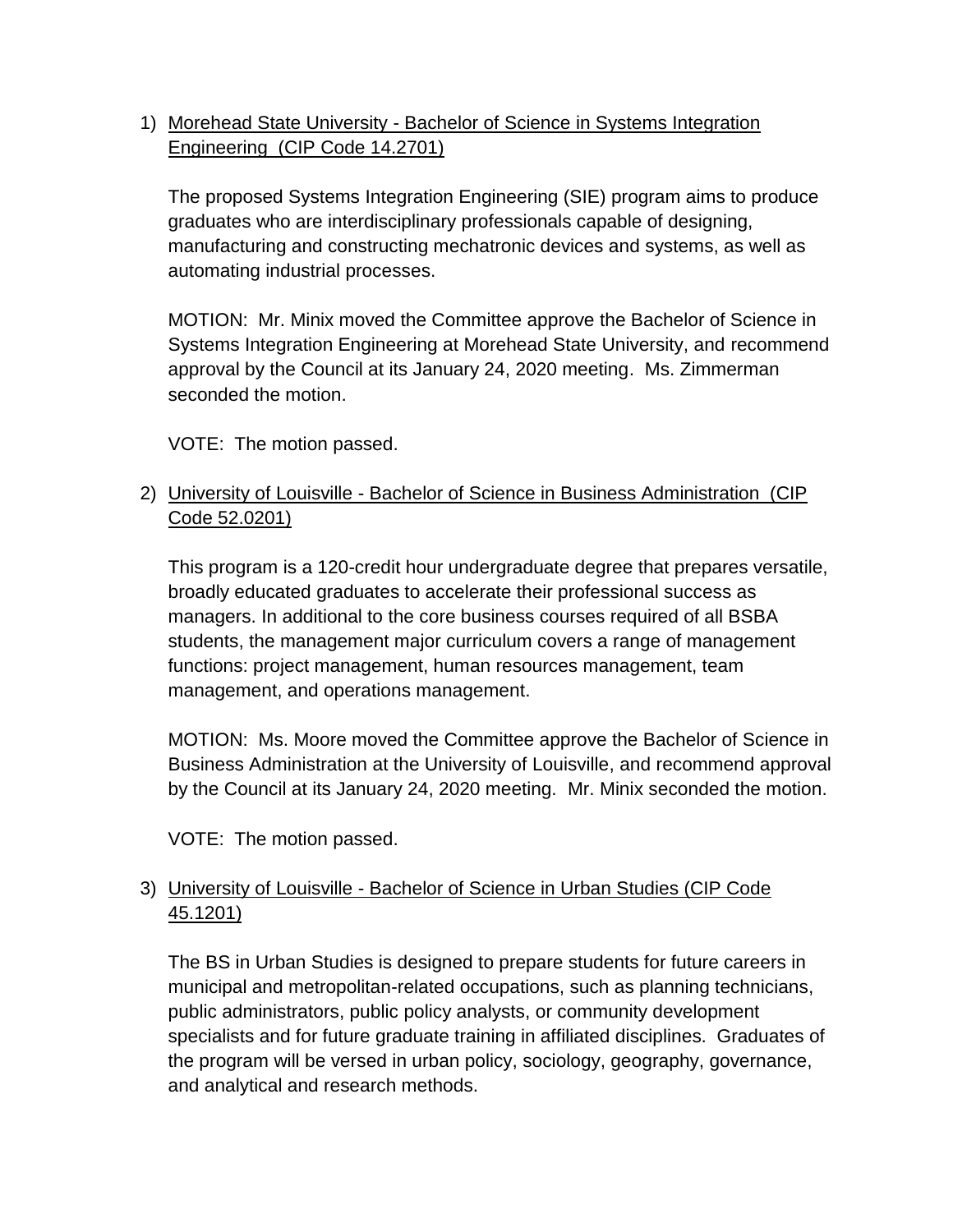MOTION: Ms. Zimmerman moved the Committee approve the Bachelor of Science in Urban Studies at the University of Louisville, and recommend approval by the Council at its January 24, 2020 meeting. Mr. Minix seconded the motion.

VOTE: The motion passed.

#### 4) University of Kentucky – Doctor of Social Work (CIP Code 44.0701)

The DSW is designed to move social workers from the broader foundation of generalist social work practice to an advanced level of application of theory, knowledge and skills in a variety of practice settings. This Doctorate of Social Work will provide an educational foundation to prepare practitioners who seek social work positions that require an advanced practice doctorate.

MOTION: Ms. Zimmerman moved the Committee approve the Doctor of Social Work at the University of Kentucky, and recommend approval by the Council at its January 24, 2020 meeting. Dr. Staat seconded the motion.

VOTE: The motion passed.

# 5) University of Kentucky – Master of Arts in Applied Environmental and Sustainability Studies (CIP Code 03.0103)

Applied Environmental and Sustainability Studies (ENS) is an interdisciplinary field that prepares students to analyze complex environmental problems from a variety of perspectives and apply their findings to facilitate change. The Master's in Applied Environmental and Sustainability Studies encourages a liberal arts approach by drawing from the humanities, social sciences, and mathematics and natural science disciplines. By taking coursework across disciplines, students develop skills required for success in the field. Those skills may include critical thinking, independent learning, oral and written communication, problem solving, academic knowledge in environmental issues; an understanding of sustainability as it pertains to healthy, productive, and equitable quality of life for future generations.

MOTION: Mr. Minix moved the Committee approve the Master of Arts in Applied Environmental and Sustainability Studies at the University of Kentucky, and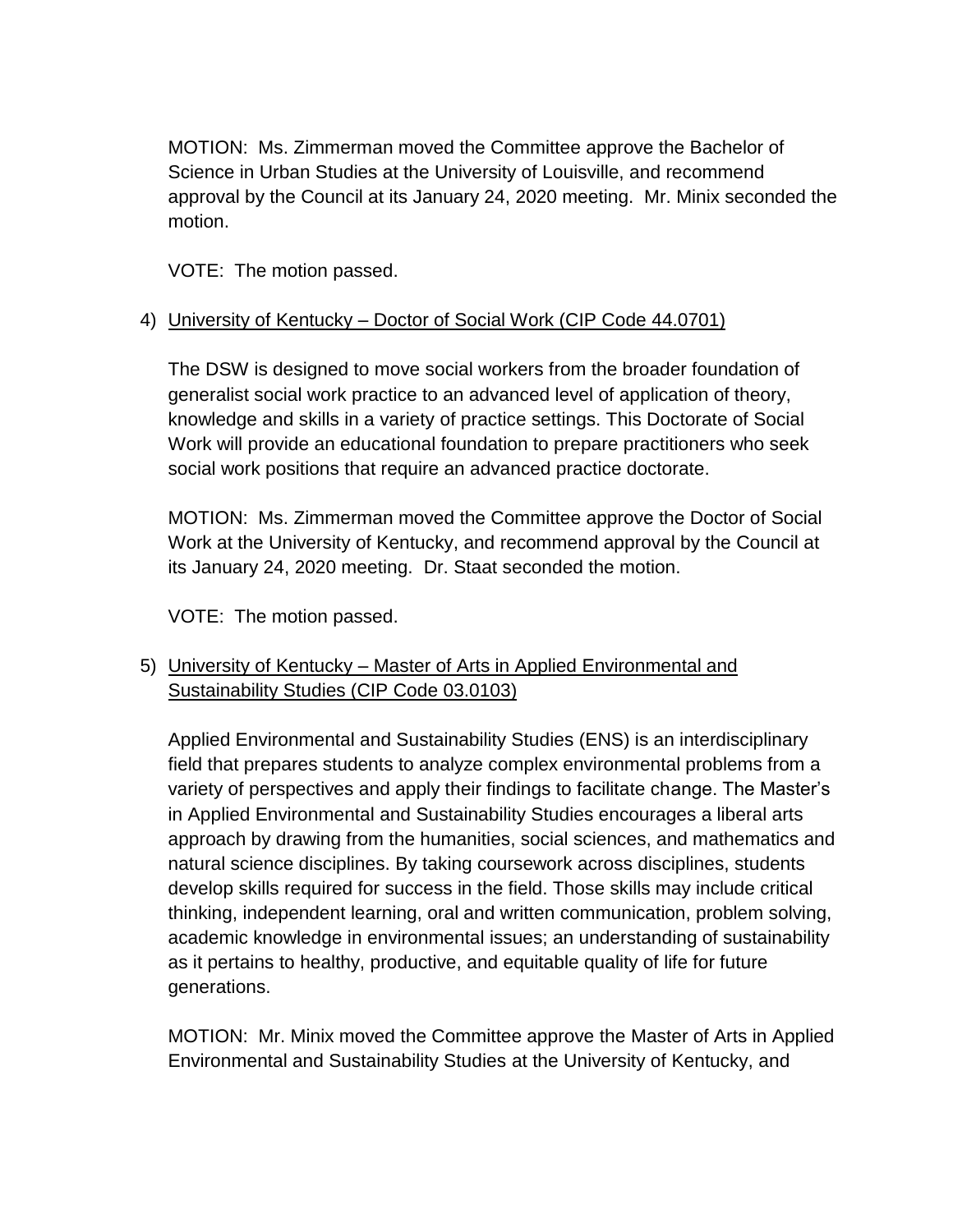recommend approval by the Council at its January 24, 2020 meeting. Dr. Staat seconded the motion.

VOTE: The motion passed.

### 6) University of Kentucky – Doctor of Philosophy in Arts Administration (CIP Code 50.1001)

The MA program provides students with an innovative and individualized course of study as they work closely with graduate faculty in arts administration and the arts. This program will enhance the stature and strength of the Department, and the addition of the PhD will enhance the reputation and make the University of Kentucky the only university in the country offering a BA, MA and PhD in Arts Administration.

MOTION: Mr. Minix moved the Committee approve the Doctor of Philosophy in Arts Administration at the University of Kentucky, and recommend approval by the Council at its January 24, 2020 meeting. Ms. Moore seconded the motion.

VOTE: The motion passed.

# **REVIEW OF EXPIRING ADMINISTRATIVE REGULATION**

Presenter: Travis Powell, CPE's Vice President and General Counsel

House Bill (HB) 50, signed into law in the 2017 Regular Session, amends the statutes governing administrative regulations, KRS Chapter 13A, and requires that action be taken on an administrative regulation at least every seven (7) years or the regulation will be repealed. Action can be in the form of certification that the agency either intends to keep the regulation in effect "as is," or amend the regulation within 18 months. Agencies can also choose not to take action and allow regulations to be repealed after the expiration date.

The first date of expiration outlined in HB 50 was July 1, 2019 for regulations last adopted or amended on or before July 1, 2012, but due to the passage of HB 4 in the 2019 Regular Session, the first date of expiration was extended to March 1, 2020. The issue of regulation expiration was generally discussed with the full Council at the February 22, 2019 and April 25, 2019 meetings.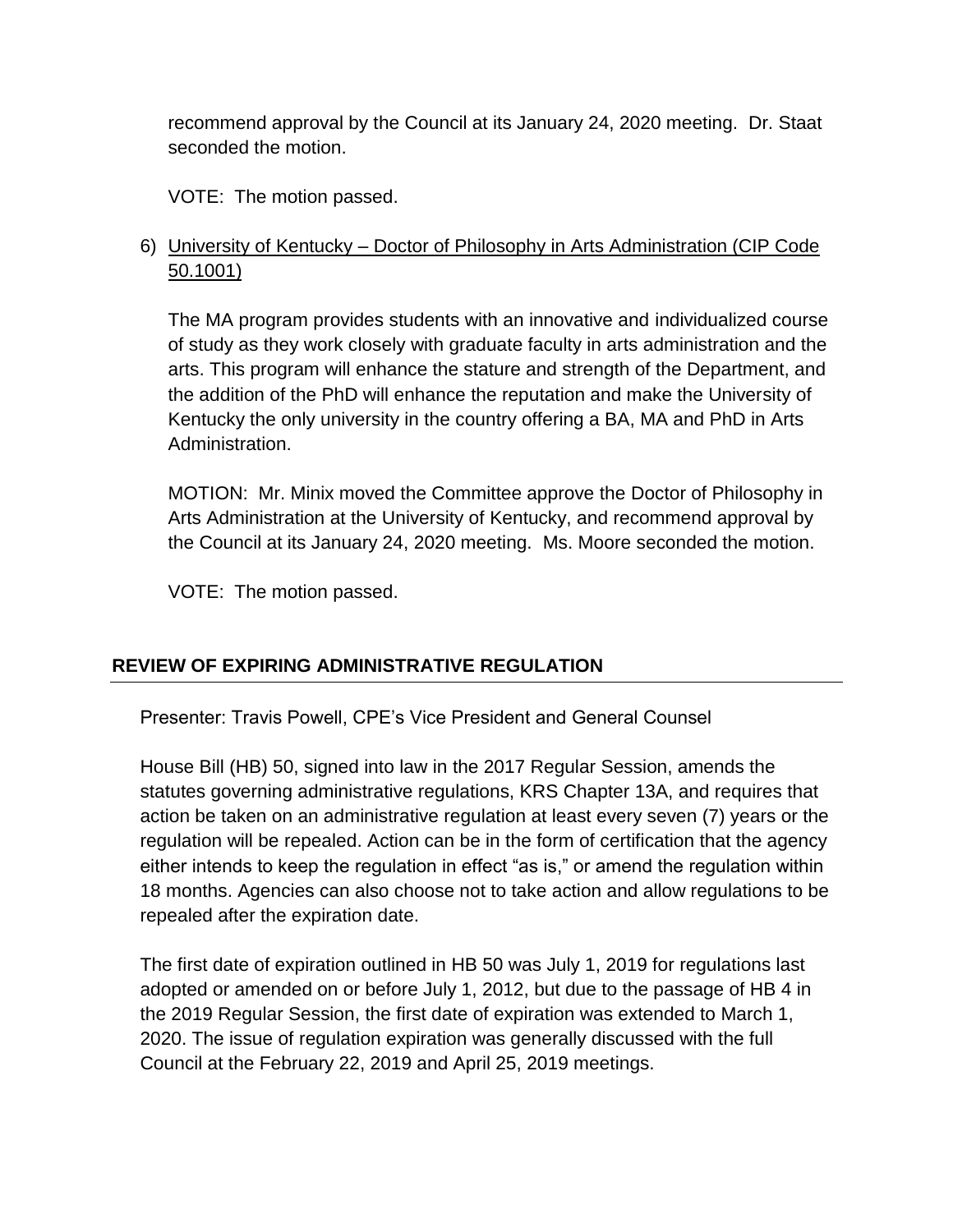Mr. Powell discussed 13 KAR 2:025 – *College Preparatory Education* – and the staff's recommendation for action. The regulation was adopted in November 2002 and will expire on March 1, 2020 without Council action.

MOTION: Dr. Staat moved the Committee recommend to the Council at its January 24, 2020 meeting that the regulation, 13 KAR 2:025 – *College Preparatory Education,* remain in its current form. Mr. Minix seconded the motion.

VOTE: The motion passed.

### **HIGHER EDUCATION'S RETURN ON INVESTMENT REPORT**

Presenters: David Mahan, CPE's Associate Vice President for Data and Analytics Melissa Young, CPE's Director of Grants and Special Projects

Dr. Mahan presented the findings from the Higher Education's Return on Investment Report, which focuses on Kentucky postsecondary education's return on investment from both a student and state perspective. It is the story of one cohort of students the Kentucky high school class of 2010. This report tracks 42,856 students who graduated from a Kentucky high school in 2010 through 2018, the most recent year of data available. A more thorough review of the report will be given at the January 24, 2020 meeting.

#### **2020 CAMPUS DATA BRIEFINGS**

Presenters: David Mahan, CPE's Associate Vice President for Data and Analytics Lee Nimocks, CPE's Vice President & Chief of Staff

Ms. Nimocks provided the schedule and format of the annual campus presentations to take place on January 23 and 24, 2020. Committee members did not provide any suggested revisions.

# **PROGRAM UPDATES & PROPOSALS**

Presenters: Melissa Bell, CPE's Vice President of Academic Affairs